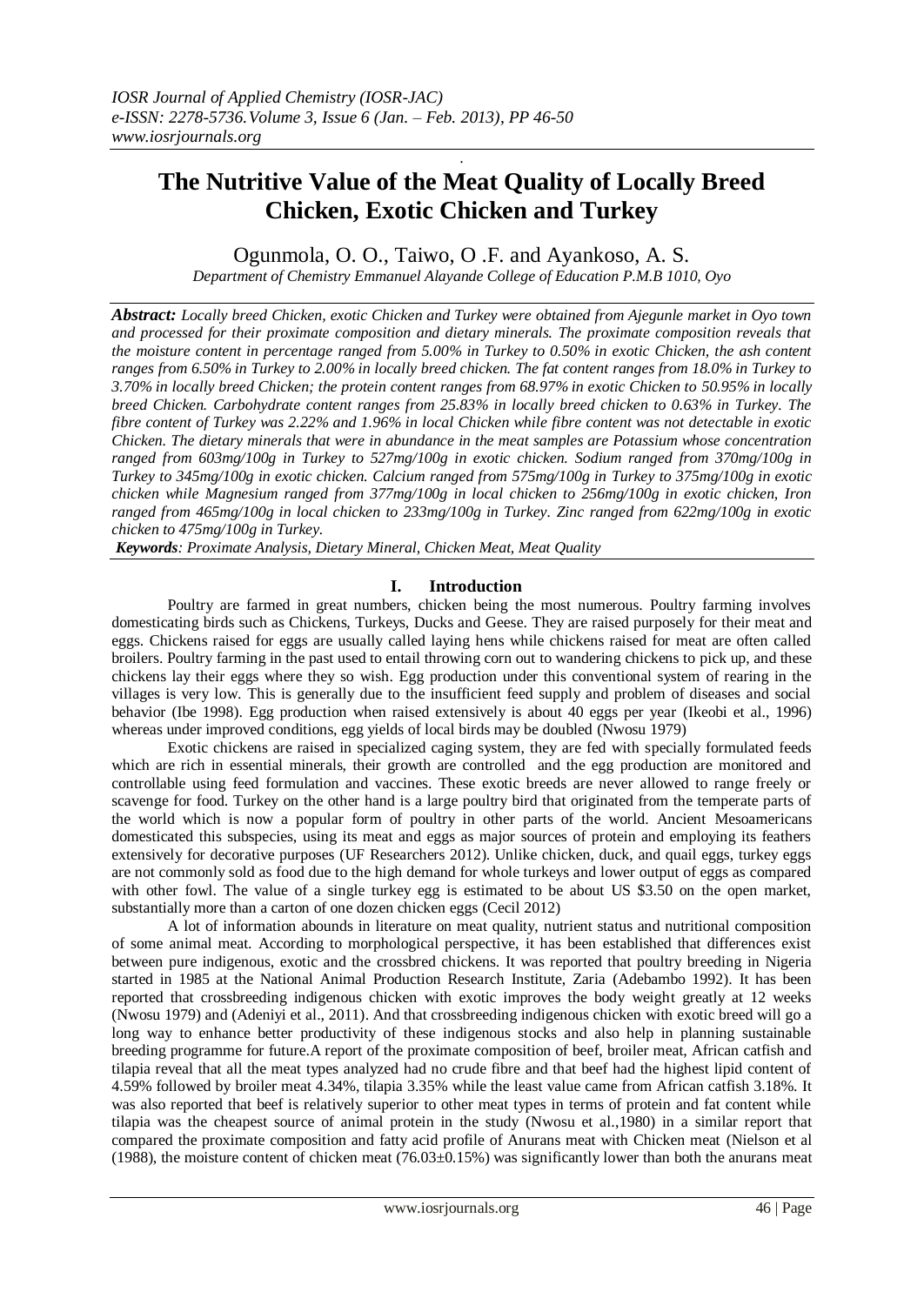(77.73% and 82.87%). Fat and ash content when compared to the edible portion of anuran, chicken meat had 14.48±0.18% of protein which was lower compared to anurans.

### **II. Materials And Methods**

Turkey, exotic Chicken and local Chicken used for this study were obtained from Ajegunle market in Oyo, Atiba Local Government in Oyo State. Sample pre-treatment include the mercy killing of the three bird samples. The feathers were plucked using boiled water, each samples were then cut into smaller pieces and later parboiled in hot water. The parboiled meat was then smoked and sun dried (oven was not used so that the volatile minerals will not escape).The dried samples were then milled into powder using Kenwood blender. The samples were stored in polyethylene containers for further analysis. All the chemicals used for the experiment are analar grade. Proximate analysis including the moisture the ash, crude fibre, and crude carbohydrate were determined by the method described by (AOAC 1990). The ten dietary minerals analyzed: K, Na, Ca, Mg, P, Fe, Mn, Cu, Pb and Zn were determined by AAS.

| Table 1: Proximate composition of the meats in percentage (%) |          |         |         |         |         |              |
|---------------------------------------------------------------|----------|---------|---------|---------|---------|--------------|
| Sample                                                        | Moisture | Ash     | Fat     | Fibre   | Protein | Carbohydrate |
|                                                               | content  | content | content | content | content | content      |
| G.gallusdomesticus                                            | 7.50     | 2.00    | 11.76   | 1.96    | 50.95   | 25.83        |
| (Local chicken)                                               |          |         |         |         |         |              |
| М.                                                            | 5.00     | 6.50    | 18.06   | 2.22    | 67.59   | 0.63         |
| Gallopavo(Turkey)                                             |          |         |         |         |         |              |
| Gallus domesticus                                             | 0.50     | 4.00    | 3.70    | ND.     | 68.97   | 22.83        |
| (Exotic Chicken)                                              |          |         |         |         |         |              |

**III. Results And Discussion**

ND= not detectable at that limit.

.

The result of the proximate composition of Turkey, exotic Chicken and local Chicken Meats were presented in Table 1. Out of the three meat samples examined, the ash content of locally bred chicken is the lowest compared to the other two meat samples. The ash content is 6.50% in Turkey, 4.0% in exotic Chicken and 2.00% in local chicken. The values recorded for the three samples are however higher than those reported as the common range of ash present in poultry meat (0.7-1.3%).Nielson (1988). Ash in food determines largely the extent to which the dietary minerals would be available in a particular food sample. It also determines the rate at which food substances would make available the amount of energy locked in it. This implies that Turkey could furnish man with more energy and some viable minerals than the remaining meat sources.

Out of the three samples examined, moisture content is 5.0% in Turkey, 0.50% in exotic Chickens and 7.50% Local Chicken. This result shows locally bred chicken is the highest in moisture content compared to 5.00% in Turkey and 0.50% in exotic chicken. Moisture in food determines the keeping qualities of food. It also enhance the rate at which absorption takes place within the digestive system and influences the rate at which enzyme activities takes place on the food. The result shows that the local chicken's meat will be easily absorbed by the body, while that of exotic chicken will be least available for absorption in the body.

The percentage of crude protein is 67.59% in Turkey, 68.95% in exotic Chicken and 50.95% local chicken. The % of protein in locally bred chicken shows that it is a good source of proteins; however, this value is lower than 68.95% for exotic chicken and 67.59% obtained for Turkey as shown in table 1. Proteins are powerful compounds that build and repair tissues; it also helps to maintain the body's structure. Protein speeds up chemical reaction in the body, serves as chemical messenger, fight infection and transport oxygen from the lungs to the body tissue. Turkey has recently been shown to fall into a group of high-protein foods (including tuna and egg whites) that can help keep post-meal insulin levels within a desirable range.

The crude fat determined was 18.06% for Turkey, 3.70% for exotic chicken and 11.76% for local chicken. Turkey has the highest crude fat percentage followed by 11.56% for local chicken and the least value is determined in exotic chicken which is 3.70%. The higher percentage of fat in Turkey and local chicken meat may be responsible for their juiciness and sweet aroma upon cooking. The significant differences in the three results may be due to the facts that exotic chicken feeds mainly on concentrates and are hardly fat-rich, while both Turkey and local Chicken are scavengers who have access to more fat-rich foods than the exotic chicken which are usually kept in cages. The crude fat determined in exotic chicken 3.70% is close to the crude lipid value (2.87%) in a previous report (Nwosu 1980) . Fats play an important role in building the membranes that surround our cells in helping blood to clot. Also, presence of fat in the right proportion in the body helps the body to absorb certain vitamins and also to prevent the body from extreme cold and heat.

It has been reported that Chicken meat contains about two to three times as much polyunsaturated fat than most types of red meat when measured as weight percentage.( USDA 1990). Chicken fat is mostly found in the skin. Out of the three meats under consideration Turkey meat has the highest crude fat content this confirms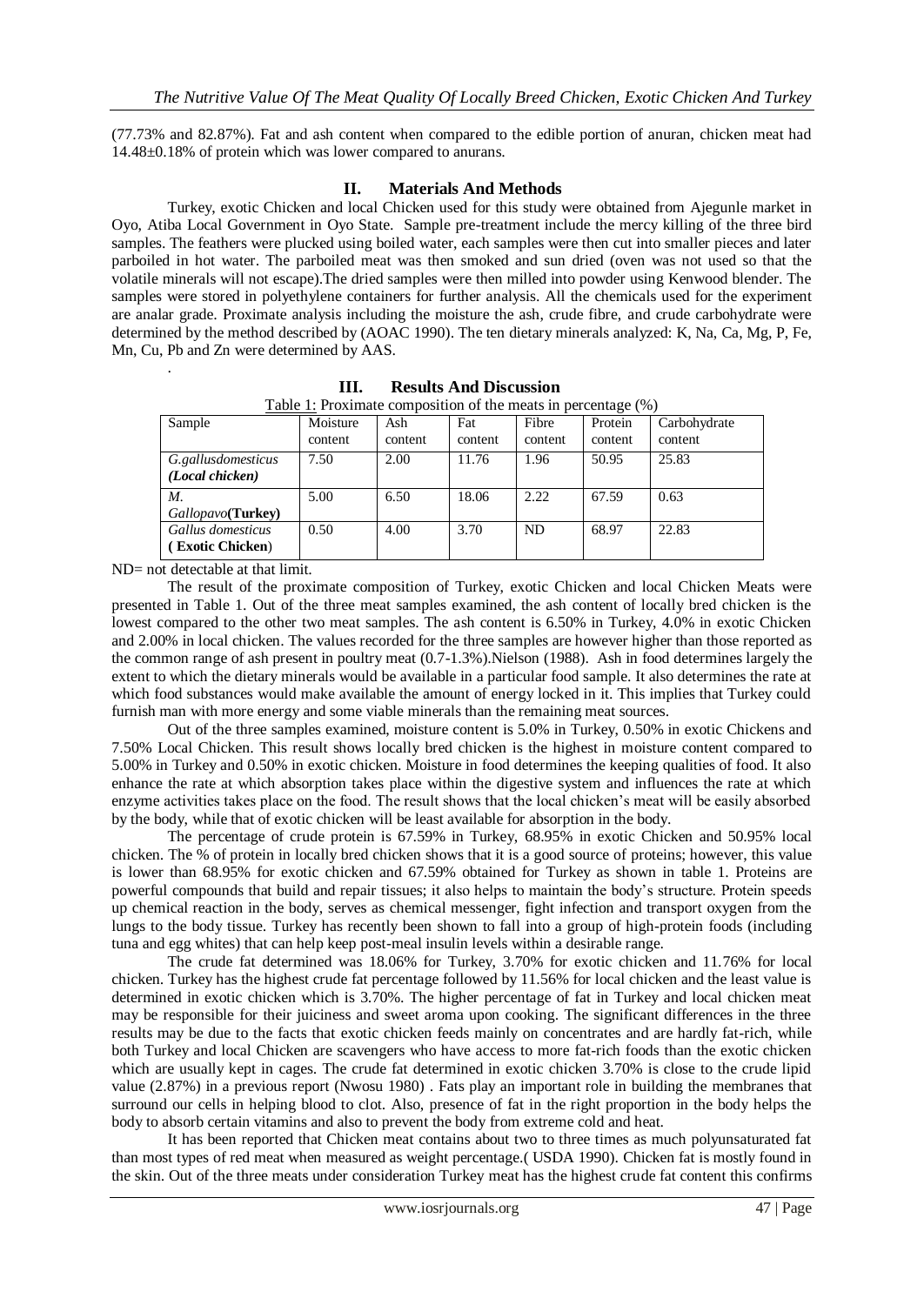a report that fat and protein content of Turkey depend upon the diet that the turkey has been fed. Studies involving the use of linseed oil (flax oil), fish oil, and coconut oil in poultry feed all show a relationship between these fat-based feed components and the composition of the turkey meat." Total fat can be obtained from crude fat by multiplying it with a factor of conversion (0.8) therefore the total fat of turkey is 14.45% , for exotic chicken is 2.96% and for locally bred chicken the total fat is 9.41%

The percentage of crude fibre is 2.22% in Turkey and 1.96% in local chicken. Crude fibre was not detectable (ND) in exotic chicken. This agrees with a previous report [9] where all the meat types analyzed including exotic Chicken had no crude fibre. Dietary fibre helps to reduce serum cholesterol level, risk of coronary heart disease, colon and breast cancer and hypertension. Fibres in food also help in maintaining blood sugar level thus lower the risk of cardio vascular disease.

Out of the three meat samples considered local Chicken has 25.83% of carbohydrate, this is the highest compared to the ones obtained for Turkey which is 0.63% and 22.83% for Exotic chicken. Locally bred chickens feed mainly on carbohydrate rich foods such as maize and guinea corn in their wandering and scavenging, thus a good source of energy and fibre. Carbohydrate content contributes to sweetness, appearance and external characteristics of such foods. No wonder the local chicken has a sweeter taste compared to the exotic chicken.

| <b>Mineral</b>                      | gallus( <b>local</b><br>Gallus | Gallus    | gallus(exotic   MeleagrisGallopavo( |
|-------------------------------------|--------------------------------|-----------|-------------------------------------|
| $\frac{(mg/100g)}{K^+}$             | chicken)                       | chicken)  | Turkey)                             |
|                                     | 704                            | 527       | 603                                 |
| $Na+$                               | 351                            | 345       | 370                                 |
| $Ca^{2+}$                           | 428                            | 375       | 575                                 |
| $\frac{\overline{Mg}^{2+}}{P^{3+}}$ | 377                            | 256       | 370                                 |
|                                     | 29.50                          | 39        | 29.50                               |
| $\text{Fe}^{3+}$                    | 465                            | 385       | 233                                 |
| $Mn^{2+}$                           | 245                            | 263       | 241                                 |
| $Cu2+$                              | 26                             | 25        | 43                                  |
| $Pb^{2+}$                           | <b>ND</b>                      | <b>ND</b> | <b>ND</b>                           |
| $Zn^{2+}$                           | 594                            | 622       | 475                                 |

Table 2 : Mineral elements in the three meat samples in mg/100g by Atomic absorption Spectrophotometer ND=not detectable

Table 2 above presents the concentration of dietary minerals in the three poultry meats under consideration. The Potassium  $(K^+)$  content ranged from 704mg/100g in Local chicken to 527mg/100g in Exotic chicken. The amount of Sodium (Na<sup>+</sup>) ranged from 370mg/100g obtained in Turkey to 345mg/100g obtained in exotic chicken. Potassium and Sodium work together in muscle contraction nerve transmission. Sodium ions are the main regulators of extra cellular fluid and volume (Whitney and Rofles2002). Recommended daily allowance (RDA) for potassium is 4700mg that means that 704mg in Local chicken provides about 14.98% of the daily recommended value

The concentration of Calcium ranged from 575mg/100g in Turkey to 428mg/100g in Local Chicken. Locally breed chicken supposed to suffer for calcium and phosphorus because the only source of these two minerals is when it mistakenly picked stone during feeding. Calcium is responsible for strong bones and teeth and accounts for ninety percent of the calcium in the body whereas the other one percent is circulating in the fluids in order to ionize calcium. Calcium metals also help in transmission of nerves impulses, in contractions of muscle, in blood clothing, in activation of enzyme reactions and secretion of hormone. This indicates that local chicken is very rich in calcium and should be consumed by both young and old people. The RDA value for Calcium is 1300mg, Calcium in Turkey can provide about 44.23% of the daily recommended value.

The Magnesium content  $(Mg^{2+})$  ranged from 377mg/100g in Local chicken to 256mg/100g in exotic chicken as shown in table 2 above. Magnesium helps in supporting the functioning of immune system; assists in preventing dental decay by retaining the calcium in tooth enamel; it has an important role in the synthesis of proteins, fat, nucleic acid, glucose metabolism as well as membrane transport system of cells. The RDA value of magnesium is 420mg; the Magnesium in local chicken can provide 87.76% of the daily recommended value. The concentration of Phosphorus in both Turkey and Local chickens are the same which is 29.50mg/100g but lower than 39.00mg/100g in Exotic chicken as shown in table 2.

The content of Iron  $(Fe^{2+})$  ranged from 465mg/100g in local chicken to 233mg/100g in Turkey. Iron is the central metal in the haemoglobin molecule for oxygen transport in the blood and is present in myoglobin located in muscles. Other food materials rich in iron include liver, leaf vegetables, beans, egg etc. Iron is an important mineral that many people don't get enough of. The daily requirement of Iron for adults is 8 mg for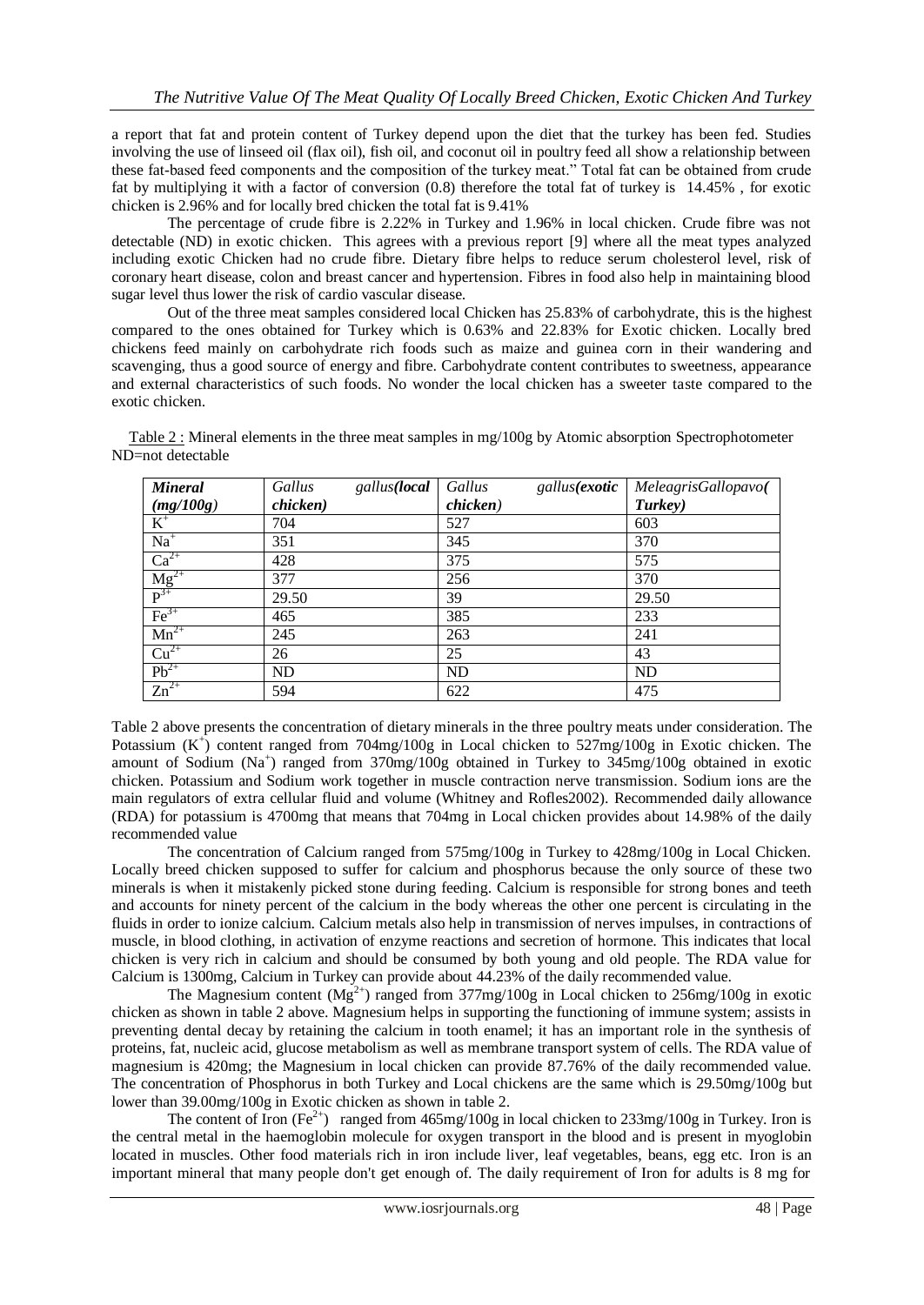men and 18 mg for menstruating women to compensate for the losses of iron with the monthly menstrual cycle. The Iron in locally bred chicken has higher value compared to exotic chicken and Turkey.

The Manganese content ranged from 263mg/100g in exotic chicken to 241mg/100g in Turkey. Exotic chicken has the highest value here, while turkey has the least value. One 3-oz. serving of ground turkey is reported to provide 24mg of Magnesium. This vital mineral helps the body produce energy from the food we eat, in addition to its role in bone health. (Mensah et al., 2002) The daily requirement for Magnesium for adults over age 30 is 420 mg for men and 320 mg for women. The Copper  $(Cu^{2+})$  content of local chicken and exotic chicken are so close in value ,e value was 26mg/100g in locally bred chicken and 25mg/100g in exotic chicken. Copper in Turkey is 43mg/100g which is higher than the other two. Copper assists in the formation of haemoglobin. It also helps to prevent anemia, it is also involved in several enzymatic actions. Manganese is one of the co-factors in a number of enzymes just as molybdenum.

Lead  $(Pb^{2+})$  was not detected in any of the four meat samples, this is much expected since Lead is not a dietary mineral rather it is a toxic metal that is harmful to plant, animals and humans even in low concentrations. Zinc content ranged from 622mg/100g in exotic chicken to 457mg/100g in Turkey as shown in table 2 above. This important mineral is vital for wound healing and to keep the immune system strong. The daily requirement for zinc for adults is 11 mg for men and 8 mg for women.

#### **IV. Conclusion**

The study of the nutritive value of the sampled meat has shown that turkey meat has the highest crude fat and protein content depending on the type of diet been fed with.Local chicken taste sweeter than exotic chicken,compared to the due to its higher carbohydrate content than exotic chicken.

#### **References**

- [1] S. N Ibe. (1998) *Improving productive adaptability of the Nigeria local chicken.* Proc. of the Silver Anni. Conf. of NSAP held March 1998 at Abeokuta Nig. Pp 404-465.
- [2] C.O.N Ikeobi,.M.O. Ozoje, O.A. Adebambo, J.A. Adenowo and O.A. Osinowo, (1996). Genetic differences in the performance of local chicken in South Western Nigeria. Nig. J. Genet., 9: 33-39.
- [3] C.C.Nwosu, 1979. Characterization of the local chicken in Nigeria and its potential for egg and meat production. Proceedings of the 1st National Seminar on Poultry Productio, Dec. 11-13, Ahmadu Bello University, Zaria, pp: 187-210.
- [4] [UF researchers discover earliest use of Mexican turkeys by ancient Maya", at Eurekalert August 8, 2012\(](http://www.eurekalert.org/pub_releases/2012-08/uof-urd080812.php)1 n2 )
- [5] Cecil Adam[s."Why can't you buy turkey eggs in stores?".](http://www.straightdope.com/columns/read/1262/why-cant-you-buy-turkey-eggs-in-stores)*The Straight Dope*. Retrieved November 25, 2010.
- [6] O.A. Adebambo, 1992. Proposed national animal breeding programmes in Nigeria. Proceedings of the Research Planning workshop, African Animal Genetic Resources, Feb. 19-21, International Livestock Center for Africa, Addisa Ababa, Ethiopia, pp: 137-139.
- [7] O.A., Adebambo, 2005. Indigenous poultry breeds genetic improvement for meat and eggs. Proceedings of the 1st International Poultry Summit, Feb. 20-25, Ota, Ogun State, pp: 1-8.
- [8] O.R Adeniyi. et al (2011) in their paper titled" Proximate Composition and Economic Values of four Common Sources of Animal Protein in South-Western Nigeria
- [9] C.C Nwosu., F.C. Obioha, G. Fred, T. C. Belonwu, G.I. Onuora and S.S.I. Omeje, 1980. A study of the growth pattern of local and exotic chickens. Nig. J. Animal Prod., 7: 38-38.
- [10] AOAC (2003). *Official Method of Analysis of AOAC International (17thed)* Gaithersburg, MD, USA: Association of Official Analytical Chemist (AOAC) International.
- [11] AOAC, 1990. Official Method of Analysis (15th Ed.). Assoc. Offic. Anal. Chem., Washington, DC.
- [12] [Feinberg School Nutrition Fact Sheet: Lipids](http://nuinfo-proto4.northwestern.edu/nutrition/factsheets/lipids.html) Northwestern University. Retrieved on August 24, 2009
- [13] USDA Food and Nutrient Database: Ground TurkeyLinus Pauling Institute at Oregon State University: Micronutrient Information Center.S
- [14] F.O. Ajayi , 2010. Nigerian Indigenous Chicken: A Valuable Genetic Resource for Meat and Egg Production. Asian Journal of Poultry Science, 4: 164-172.DOI: 10.3923/ajpsaj.2010.164.172.URL: http://scialert.net/abstract/?doi=ajpsaj.2010.164.172 Received: July 23, 2010; Accepted: August 11, 2010; Published: October 08, 2010.

| <b>Tuble 1: ITOAIIllate composition of the meats in percentage</b> (70) |          |         |         |           |         |              |
|-------------------------------------------------------------------------|----------|---------|---------|-----------|---------|--------------|
| Sample                                                                  | Moisture | Ash     | Fat     | Fibre     | Protein | Carbohydrate |
|                                                                         | content  | content | content | content   | content | content      |
| G.gallusdomesticus                                                      | 7.50     | 2.00    | 11.76   | 1.96      | 50.95   | 25.83        |
| (Local chicken)                                                         |          |         |         |           |         |              |
| М.                                                                      | 5.00     | 6.50    | 18.06   | 2.22      | 67.59   | 0.63         |
| Gallopavo(Turkey)                                                       |          |         |         |           |         |              |
| Gallus domesticus                                                       | 0.50     | 4.00    | 3.70    | <b>ND</b> | 68.97   | 22.83        |
| (Exotic Chicken)                                                        |          |         |         |           |         |              |
|                                                                         |          |         |         |           |         |              |

Table 1: Proximate composition of the meats in percentage (%)

ND= not detectable at that limit.